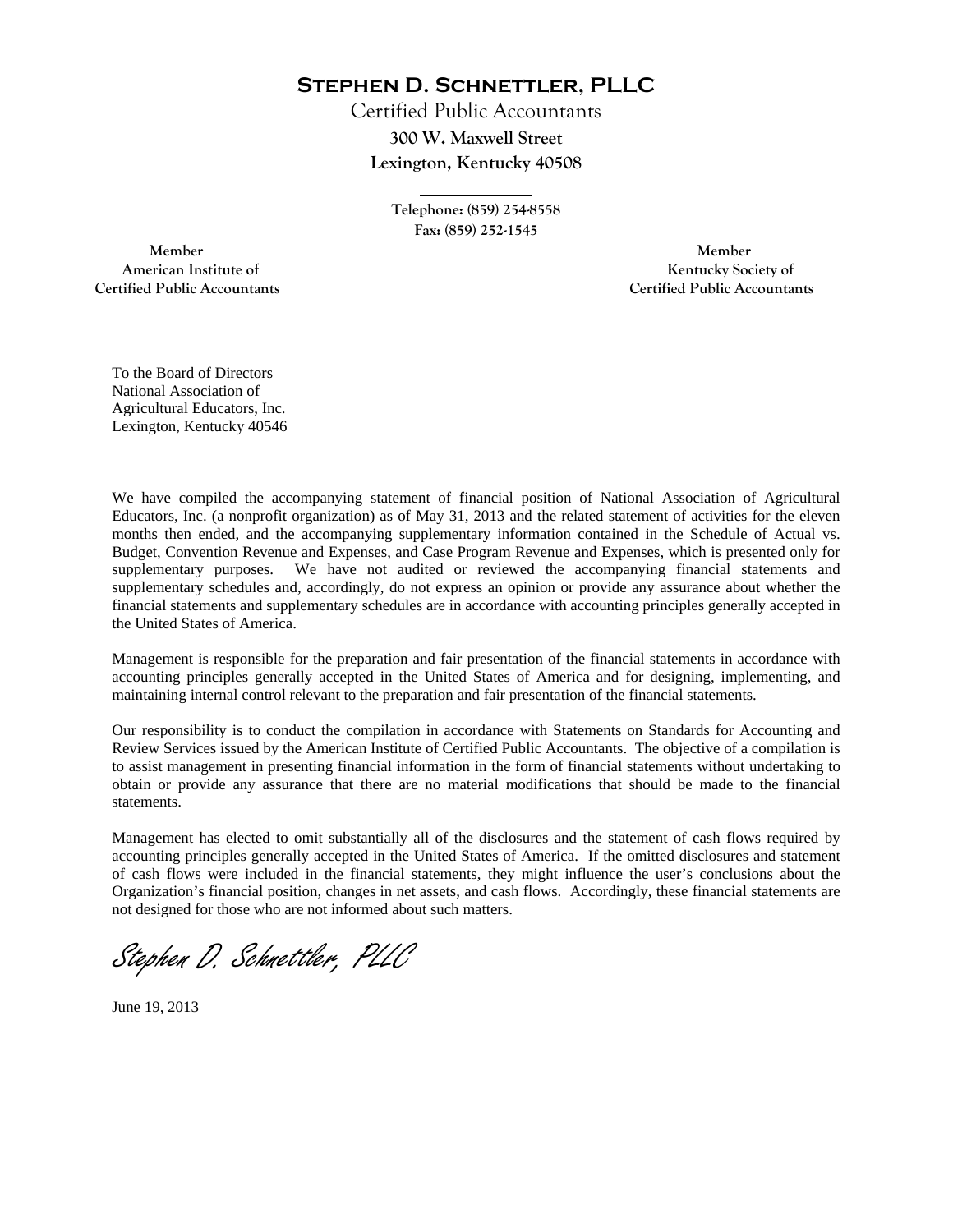## NATIONAL ASSOCIATION OF AGRICULTURAL EDUCATORS, INC. **Statement of Financial Position** May 31, 2013

| <b>ASSETS</b>                         |                 |
|---------------------------------------|-----------------|
| Cash on deposit                       | \$<br>87,770    |
| Investments - operating fund          | 490,565         |
| Investments - life membership fund    | 175,169         |
| Investments - reserve fund            | 86,420          |
| Accounts receivable                   | 740,841         |
| Prepaid expenses                      | 95,471          |
| Property and equipment - CASE         | 903             |
| Property and equipment                | 11,474          |
| <b>TOTAL ASSETS</b>                   | \$<br>1,688,613 |
| <b>LIABILITIES AND NET ASSETS</b>     |                 |
| <b>LIABILITIES</b>                    |                 |
| Accounts payable                      | \$<br>334,904   |
| Accrued leave payable                 | 26,290          |
| Other current liabilities             | 5,849           |
| <b>TOTAL LIABILITIES</b>              | 367,043         |
| <b>NET ASSETS</b>                     |                 |
| Unrestricted net assets:              |                 |
| Current operation                     | 656,311         |
| Board designated for special purposes | 158,131         |
| Temporarily restricted net assets     | 1,447           |
| <b>CASE Project</b>                   | 505,681         |
| <b>TOTAL NET ASSETS</b>               | 1,321,570       |
| TOTAL LIABILITIES AND NET ASSETS      | \$<br>1,688,613 |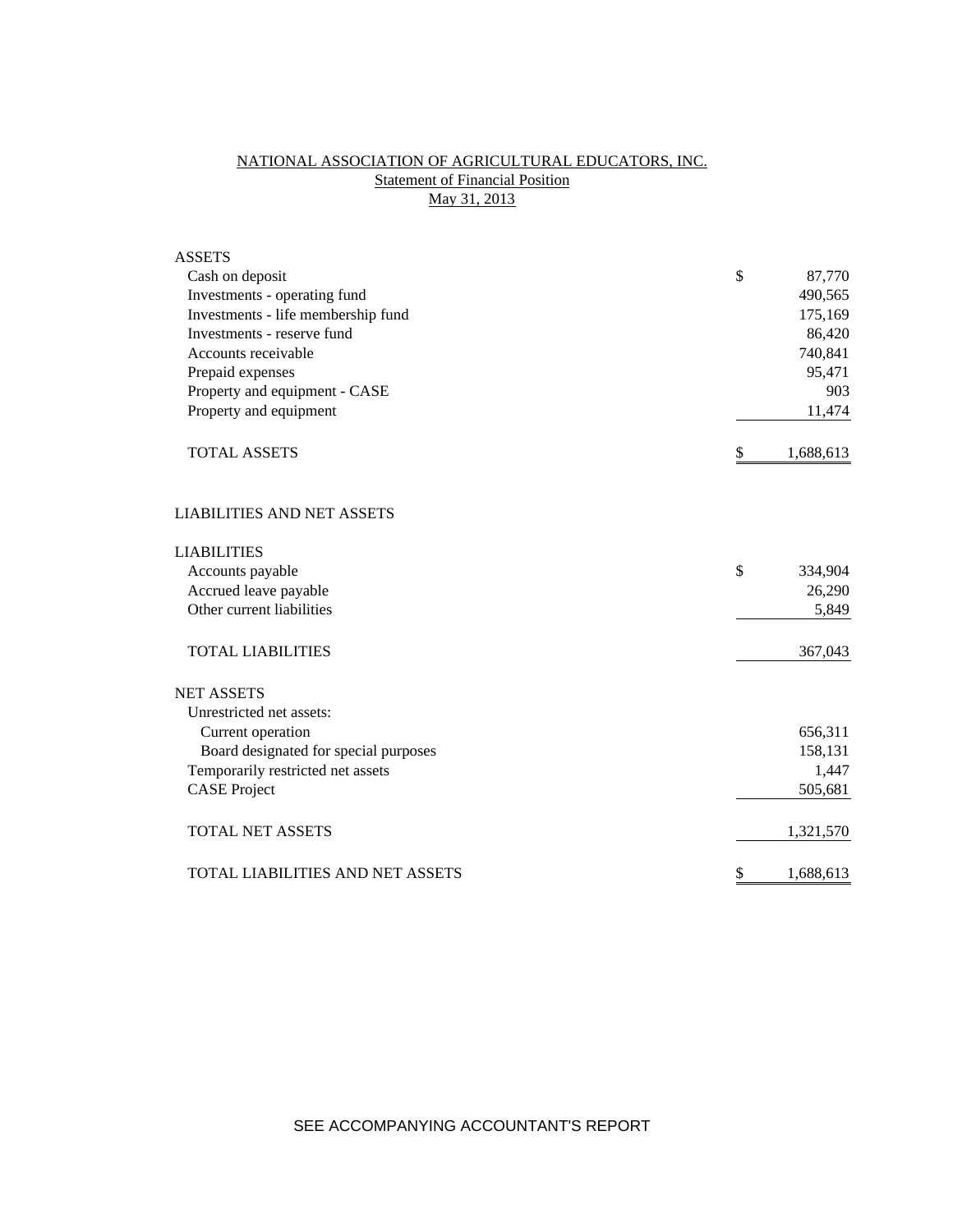### NATIONAL ASSOCIATION OF AGRICULTURAL EDUCATORS, INC. Statement of Activities For the Eleven Months Ended May 31, 2013

|                                       |         | Unrestricted   |               |             |    |           |                 |
|---------------------------------------|---------|----------------|---------------|-------------|----|-----------|-----------------|
|                                       | Current |                | Board         | Temporarily |    | CASE      |                 |
|                                       |         | Operations     | Designated    | Restricted  |    | Project   | Total           |
| Revenue, Gains and Losses             |         |                |               |             |    |           |                 |
| Membership dues                       | \$      | 393,240        | \$<br>4,800   | \$          | \$ |           | \$<br>398,040   |
| Convention registration               |         | 94,847         |               |             |    |           | 94,847          |
| Sponsorship and awards                |         | 18,850         |               |             |    |           | 18,850          |
| Merchandise sales                     |         | 5,016          |               |             |    |           | 5,016           |
| Contributions                         |         |                |               | 695         |    |           | 695             |
| Management fees                       |         | 71,175         |               |             |    |           | 71,175          |
| Net realized and unrealized           |         |                |               |             |    |           |                 |
| gains (losses) on securities          |         | 97,565         |               |             |    |           | 97,565          |
| Interest and dividends                |         | 2,958          |               |             |    |           | 2,958           |
| FFA Foundation projects               |         | 119,734        |               |             |    |           | 119,734         |
| CASE Program income                   |         |                |               |             |    | 1,550,286 | 1,550,286       |
| Other income                          |         | 296,373        |               |             |    |           | 296,373         |
| Total Revenue, Gaines and Losses      |         | 1,099,758      | 4,800         | 695         |    | 1,550,286 | 2,655,539       |
| Net Assets Released from Restrictions |         |                |               |             |    |           |                 |
| Total Revenue, Gains and Losses       |         |                |               |             |    |           |                 |
| and Reclassifications                 |         | 1,099,758      | 4,800         | 695         |    | 1,550,286 | 2,655,539       |
| <b>Expenses</b>                       |         |                |               |             |    |           |                 |
| General expenses                      |         | 763,648        |               |             |    |           | 763,648         |
| FFA Foundation projects               |         | 118,116        |               |             |    |           | 118,116         |
| <b>CASE Program expenses</b>          |         | $\overline{a}$ |               |             |    | 1,127,131 | 1,127,131       |
| Convention expenses                   |         | 113,962        |               |             |    |           | 113,962         |
|                                       |         |                |               |             |    |           |                 |
| Total expenses                        |         | 995,726        |               |             |    | 1,127,131 | 2,122,857       |
| INCREASE (DECREASE) IN NET ASSETS     |         | 104,032        | 4,800         | 695         |    | 423,155   | 532,682         |
| NET ASSETS AT BEGINNING OF PERIOD     |         | 552,279        | 153,331       | 752         |    | 82,526    | 788,888         |
| NET ASSETS AT END OF PERIOD           | \$      | 656,311        | \$<br>158,131 | \$<br>1.447 | \$ | 505.681   | \$<br>1,321,570 |

SEE ACCOMPANYING ACCOUNTANT'S REPORT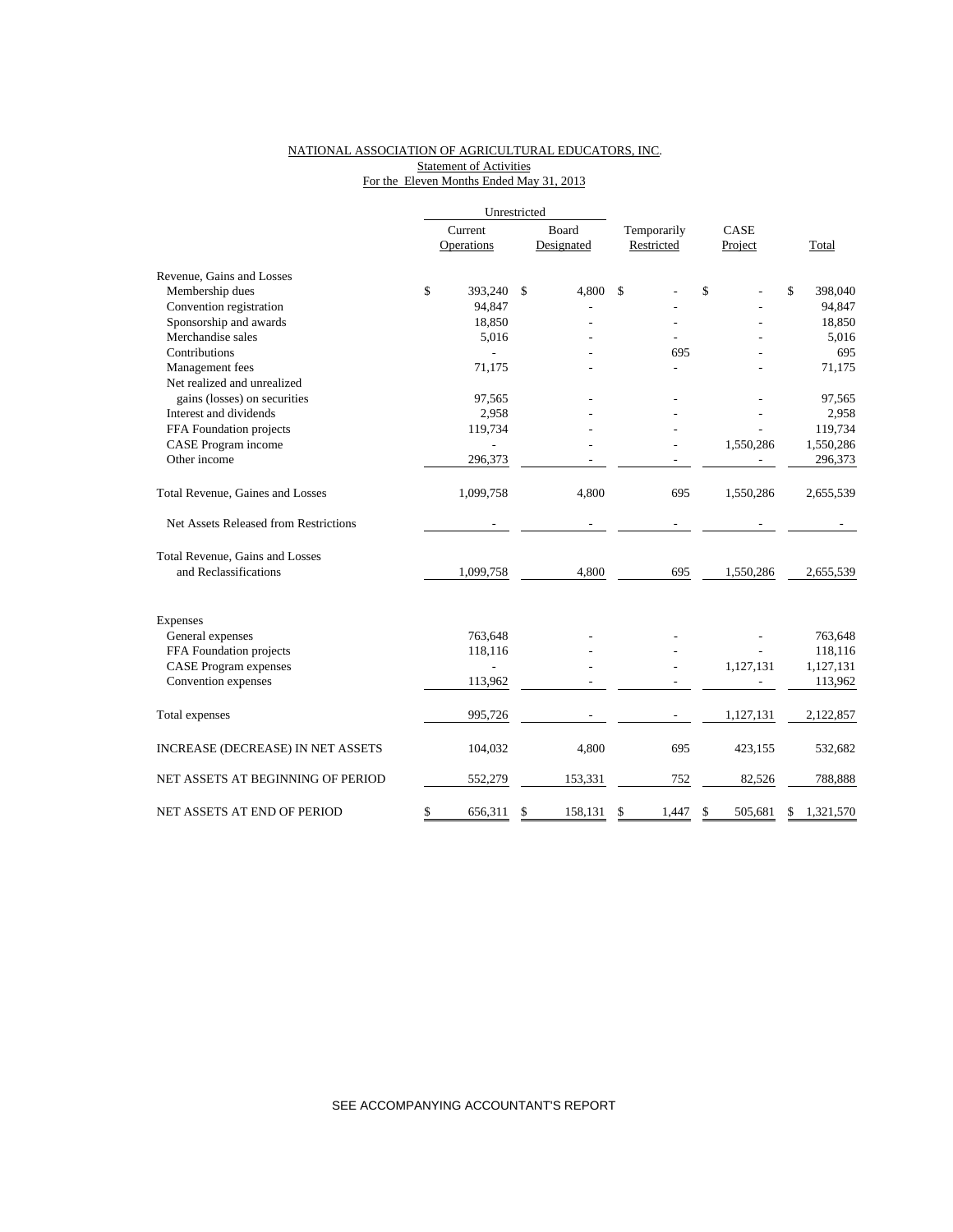#### NATIONAL ASSOCIATION OF AGRICULTURAL EDUCATORS, INC. For the One and Eleven Months Ended May 31, 2013 Schedule of Actual vs. Budget

|                                                                                          | <b>MONTH</b><br><b>ACTUAL</b> |               | <b>MONTH</b><br><b>BUDGET</b> | <b>MONTH</b><br><b><i>SVARIANCE</i></b> | YEAR TO DATE<br><b>ACTUAL</b>  | YEAR<br><b>BUDGET</b>    | YEAR<br><b><i>SVARIANCE</i></b> |
|------------------------------------------------------------------------------------------|-------------------------------|---------------|-------------------------------|-----------------------------------------|--------------------------------|--------------------------|---------------------------------|
| <b>REVENUE</b>                                                                           |                               |               |                               |                                         |                                |                          |                                 |
| Member dues                                                                              | \$<br>3,105                   | <sup>\$</sup> | 32,194                        | \$<br>$(29,089)$ \$                     | 377,790                        | \$<br>386,325            | \$<br>(8, 535)                  |
| Corporate membership dues                                                                | 1,500                         |               | 2,375                         | (875)                                   | 20,250                         | 28,500                   | (8,250)                         |
| <b>NSTA Dues</b>                                                                         |                               |               | L.                            |                                         | L,<br>L,                       |                          |                                 |
| Delmar scholarships                                                                      |                               |               | 625<br>7,500                  | (625)<br>(7,500)                        | 71,175                         | 7,500<br>90,000          | (7,500)<br>(18, 825)            |
| Foundation management fees<br>MBNA affinity credit card program                          |                               |               | $\overline{a}$                | $\overline{a}$                          | $\overline{a}$                 |                          | $\overline{a}$                  |
| Toyota vehicle lease management fee                                                      |                               |               | ÷,                            | $\overline{\phantom{a}}$                | ÷,                             |                          | $\overline{\phantom{a}}$        |
| Interest and dividends                                                                   | 138                           |               | 833                           | (695)                                   | 2,184                          | 10,000                   | (7, 816)                        |
| Net realized and unrealized                                                              |                               |               |                               |                                         |                                |                          |                                 |
| gains (losses) on securities                                                             | 13,845                        |               | 2,583                         | 11,262                                  | 97,565                         | 31,000                   | 66,565                          |
| Merchandise sales                                                                        | 1,026                         |               | 708                           | 318                                     | 5,016                          | 8,500                    | (3, 484)                        |
| Investment income, Life Fund                                                             | 107                           |               | 333                           | (226)                                   | 774                            | 4,000                    | (3,226)                         |
| Contributions, Legislative Fund                                                          | ٠                             |               | $\overline{\phantom{a}}$      | $\overline{a}$                          | 695                            | $\overline{\phantom{0}}$ | 695                             |
| Miscellaneous income                                                                     | 5,000                         |               | 500                           | 4,500                                   | 5,272                          | 6,000                    | (728)                           |
| Scholarship raffle proceeds                                                              |                               |               | 167                           | (167)                                   |                                | 2,000                    | (2,000)                         |
| National Teach Ag Campaign                                                               | 45,329                        |               | L.                            | 45,329                                  | 106,881                        | 90,000                   | 16,881                          |
| Teacher crisis fund                                                                      |                               |               | $\overline{a}$                | $\overline{a}$                          | 5,042                          | $\overline{\phantom{0}}$ | 5,042                           |
| <b>BFRDP</b> Grant                                                                       |                               |               | Ĭ.                            |                                         | $\sim$                         | L.                       | ÷,                              |
| AEM business manager stipend                                                             | 4,000                         |               | 333                           | 3,667                                   | 4,000                          | 4,000                    |                                 |
| GMAC SmartEdge program                                                                   |                               |               | Ĭ.                            | ä,                                      | L,                             | L,                       |                                 |
| Webinar revenue                                                                          |                               |               |                               |                                         | Ĭ.                             | $\overline{a}$           |                                 |
| DuPont Agrisciense                                                                       | 19,693                        |               | J.                            | 19,693                                  | 123,345                        | J.                       | 123,345                         |
| <b>NPS</b>                                                                               |                               |               | ä,                            | ٠                                       |                                | Ĭ.                       |                                 |
| State website development                                                                |                               |               |                               |                                         | 800                            |                          | 800                             |
| Hurricane relief                                                                         |                               |               |                               | ٠                                       | $\overline{a}$                 |                          |                                 |
| CASE management fee                                                                      |                               |               |                               |                                         |                                | 20,000                   | (20,000)                        |
| Council MMM management fee                                                               | 5,000                         |               | Ĭ.                            | 5,000                                   | 5,000                          | 5,000                    | ÷,                              |
| FFA Foundation project - TTTK                                                            | L.                            |               | 3,875                         | (3,875)                                 | 44,683                         | 46,500                   | (1, 817)                        |
| FFA Foundation project - OPAP                                                            |                               |               | 1,000                         | (1,000)                                 | 9,718                          | 12,000                   | (2, 282)                        |
| FFA Foundation project - OMSP                                                            |                               |               | 1,000                         | (1,000)                                 | 8,491                          | 12,000                   | (3,509)                         |
| FFA Foundation project - OT                                                              | $\overline{a}$                |               | 917                           | (917)                                   | 10,050                         | 11,000                   | (950)                           |
| FFA Foundation project - OYM                                                             |                               |               | 917                           | (917)                                   | 9,685                          | 11,000                   | (1,315)                         |
| FFA Foundation project - Lifetime Achievement                                            |                               |               | 208<br>205                    | (208)                                   | 1,994<br>1,176                 | 2,500                    | (506)                           |
| FFA Foundation project - Outstanding Service Citation<br>FFA Foundation teacher workshop |                               |               | 958                           | (205)<br>(958)                          | 1,094                          | 2,460<br>11,500          | (1, 284)<br>(10, 406)           |
| FFA Foundation internet café                                                             | $\overline{a}$                |               | 500                           | (500)                                   | 11,085                         | 6,000                    | 5,085                           |
| FFA Foundation Pfizer classroom                                                          |                               |               | 833                           | (833)                                   | 4,243                          | 10,000                   | (5,757)                         |
| FFA Foundation Regional Grants Revenue                                                   |                               |               | 1,500                         | (1,500)                                 | ÷.                             | 18,000                   | (18,000)                        |
| FFA Foundation Agriscience Teacher                                                       | i,                            |               | 1,562                         | (1, 562)                                | 17,515                         | 18,740                   | (1,225)                         |
| FFA Foundation NATAA/NAII                                                                |                               |               | 10,000                        | (10,000)                                |                                | 120,000                  | (120,000)                       |
| CASE program net income                                                                  | 236,779                       |               | ÷,                            | 236,779                                 | 423,155                        | $\frac{1}{2}$            | 423,155                         |
| Convention net income                                                                    | 1,150                         |               | 4,463                         | (3,313)                                 | 45,768                         | 44,560                   | 1,208                           |
| TOTAL REVENUE                                                                            | 336,672                       |               | 76,089                        | 260,583                                 | 1,414,446                      | 1,019,085                | 395,361                         |
|                                                                                          |                               |               |                               |                                         |                                |                          |                                 |
| <b>EXPENSES</b>                                                                          |                               |               |                               |                                         |                                |                          |                                 |
| Salaries                                                                                 | 19.912                        |               | 24,792                        | (4,880)                                 | 283,061                        | 297,506                  | (14, 445)                       |
| Taxes and benefits                                                                       | 4,880                         |               | 6,501                         | (1,621)                                 | 67,269                         | 78,011                   | (10, 742)                       |
| Computer service                                                                         | ÷,                            |               | 542                           | (542)                                   | 4,966                          | 6,500                    | (1, 534)                        |
| Telephone                                                                                | 422                           |               | 417                           | 5                                       | 2,779                          | 5,000                    | (2,221)                         |
| Accounting                                                                               | 500                           |               | 1,104                         | (604)                                   | 13,000                         | 13,250                   | (250)                           |
| Depreciation                                                                             | 261                           |               | 583                           | (322)                                   | 2,874                          | 7,000                    | (4, 126)                        |
| Rent                                                                                     | ÷,                            |               | 625                           | (625)                                   | $\mathcal{L}_{\mathcal{A}}$    | 7,500                    | (7,500)                         |
| Insurance                                                                                | 188                           |               | 500                           | (312)                                   | 6,511                          | 6,000                    | 511                             |
| Legal                                                                                    | $\overline{a}$                |               | 83                            | (83)                                    | 840                            | 1,000                    | (160)                           |
| Office Supplies                                                                          | 16                            |               | 583                           | (567)                                   | 6,815                          | 7,000                    | (185)                           |
| Bank charges and investment fees                                                         | ÷,                            |               | $\,$ 8 $\,$                   | (8)                                     | 6,305                          | 100                      | 6,205                           |
| Printing, general                                                                        | ÷.                            |               | 333                           | (333)                                   | 3,082                          | 4,000                    | (918)                           |
| Staff training<br>Taxes and licenses                                                     | 15                            |               | 42<br>$\,$ 8 $\,$             | (42)<br>$\tau$                          | $\overline{\phantom{a}}$<br>35 | 500<br>100               | (500)                           |
| Membership and contributions                                                             | 808                           |               | 1,667                         | (859)                                   | 15,489                         | 20,000                   | (65)<br>(4,511)                 |
| Travel, staff                                                                            | 248                           |               | 2,083                         | (1, 835)                                | 18,891                         | 25,000                   | (6,109)                         |
| Promotion and marketing                                                                  | ÷,                            |               | 1,000                         | (1,000)                                 | 12,212                         | 12,000                   | 212                             |
| Merchandise and diaries                                                                  | $\overline{a}$                |               | 500                           | (500)                                   | 7,064                          | 6,000                    | 1,064                           |
| Photocopying                                                                             |                               |               | 8                             | (8)                                     | $\overline{\phantom{a}}$       | 100                      | (100)                           |
| Postage, general                                                                         |                               |               | 500                           | (500)                                   | 3,171                          | 6,000                    | (2,829)                         |
| Professional liability insurance                                                         | $\overline{a}$                |               | 3,111                         | (3, 111)                                | 36,610                         | 37,335                   | (725)                           |
| Public relations                                                                         |                               |               | 50                            | (50)                                    | 852                            | 600                      | 252                             |
| Scholarships                                                                             | L,                            |               | 938                           | (938)                                   | 10,500                         | 11,250                   | (750)                           |
| Travel, regional secretaries                                                             | $\overline{a}$                |               | 917                           | (917)                                   | 13,273                         | 11,000                   | 2,273                           |
|                                                                                          |                               |               |                               |                                         |                                |                          |                                 |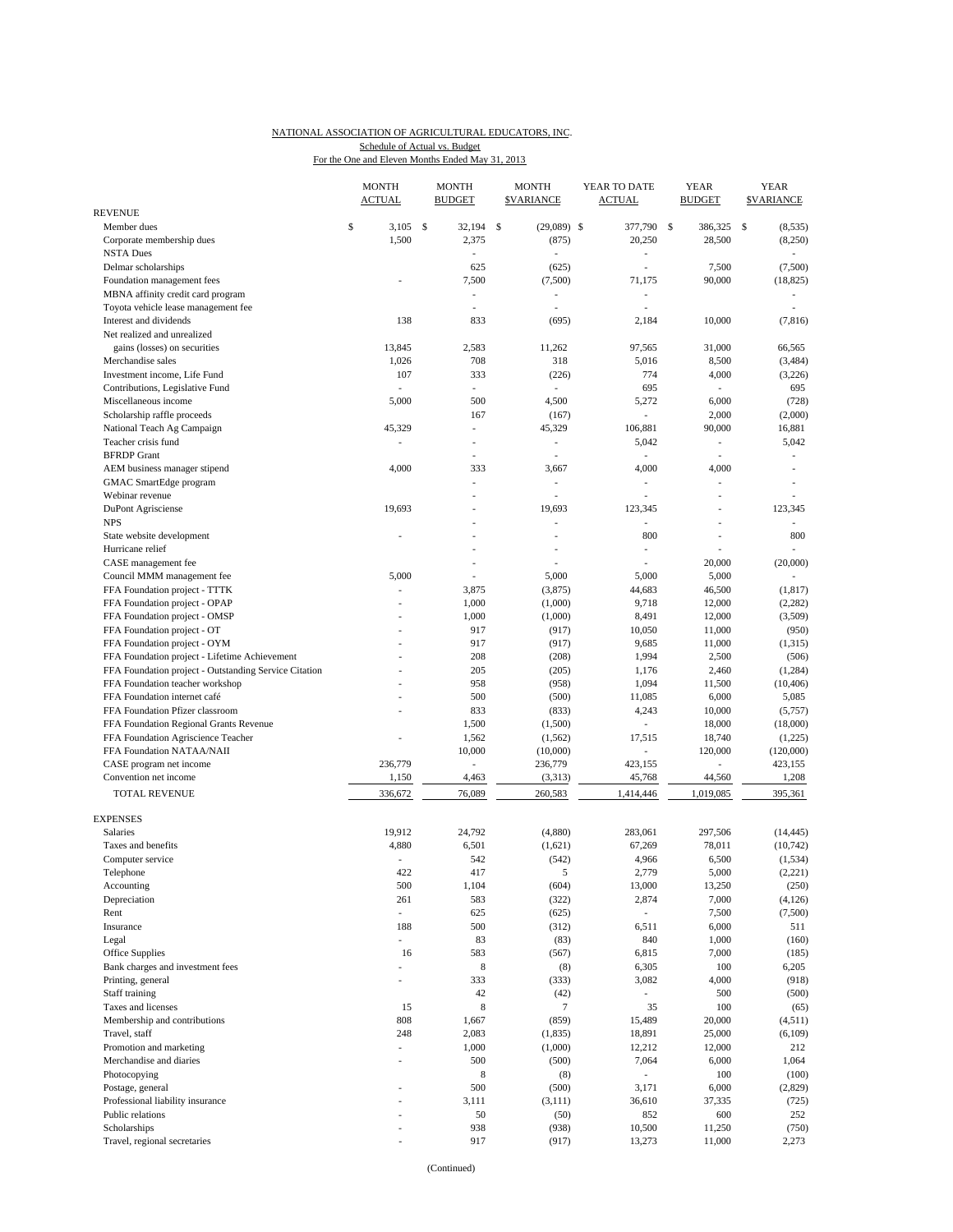#### NATIONAL ASSOCIATION OF AGRICULTURAL EDUCATORS, INC. For the One and Eleven Months Ended May 31, 2013 Schedule of Actual vs. Budget

|                                                       | <b>MONTH</b>  | <b>MONTH</b>             | <b>MONTH</b>             | YEAR TO DATE  | <b>YEAR</b>    | <b>YEAR</b>      |
|-------------------------------------------------------|---------------|--------------------------|--------------------------|---------------|----------------|------------------|
|                                                       | <b>ACTUAL</b> | <b>BUDGET</b>            | <b>\$VARIANCE</b>        | <b>ACTUAL</b> | <b>BUDGET</b>  | <b>SVARIANCE</b> |
| Travel, board of directors                            | 234           | 3,333                    | (3,099)                  | 22,036        | 40,000         | (17, 964)        |
| Nat'l Teach Ag Campaign                               | 7,871         | 7,500                    | 371                      | 104,914       | 90,000         | 14,914           |
| FFA Foundation project - TTTK                         |               | 3,875                    | (3,875)                  | 43,763        | 46,500         | (2,737)          |
| FFA Foundation project - OPAP                         |               | 1,000                    | (1,000)                  | 8,968         | 12,000         | (3,032)          |
| FFA Foundation project - OMSP                         |               | 1,000                    | (1,000)                  | 10,464        | 12,000         | (1, 536)         |
| FFA Foundation project - OT                           |               | 917                      | (917)                    | 9,300         | 11,000         | (1,700)          |
| FFA Foundation project - OYM                          | 530           | 917                      | (387)                    | 8,390         | 11,000         | (2,610)          |
| FFA Foundation project - Lifetime achievement         |               | 208                      | (208)                    | 1,793         | 2,500          | (707)            |
| FFA Foundation project - Outstanding service citation |               | 205                      | (205)                    | 1,176         | 2,460          | (1, 284)         |
| FFA Foundation project - Smart Edge                   |               | $\overline{\phantom{0}}$ | $\overline{\phantom{a}}$ |               |                |                  |
| FFA Foundation teacher workshop                       |               | 958                      | (958)                    | 1,094         | 11,500         | (10, 406)        |
| FFA Foundation internet café                          |               | 500                      | (500)                    | 11,085        | 6,000          | 5,085            |
| FFA Foundation Pfizer Classroom                       |               | 833                      | (833)                    | 4,243         | 10,000         | (5,757)          |
| FFA Foundation Regional Grants                        |               | 1,500                    | (1,500)                  |               | 18,000         | (18,000)         |
| FFA Foundation Agrisciense Teachers                   |               | 1,562                    | (1, 562)                 | 17,840        | 18,740         | (900)            |
| FFA Foundation NATAA/NAII                             |               | 10,000                   | (10,000)                 | ÷,            | 120,000        | (120,000)        |
| DuPont Agriscience                                    | 3,597         | ÷,                       | 3,597                    | 87,881        |                | 87,881           |
| GMAC SmartEdge program                                |               |                          |                          |               |                |                  |
| NPS expense                                           |               | 667                      | (667)                    | 5,129         | 8,000          | (2,871)          |
| Webinar expense                                       |               | 100                      | (100)                    | 594           | 1,200          | (606)            |
| Teacher crisis fund                                   | (500)         | $\overline{\phantom{0}}$ | (500)                    | 3,000         |                | 3,000            |
| Communities of practice expense                       |               | 917                      | (917)                    | 13,096        | 11,000         | 2,096            |
| Substitute teacher hire behinds                       |               | 250                      | (250)                    |               | 3,000          | (3,000)          |
| <b>NSTA</b> dues                                      |               |                          |                          |               |                |                  |
| <b>Bad</b> debts                                      |               |                          |                          |               |                |                  |
| NATAA stipends                                        |               |                          |                          | 7,375         | Ĭ.             | 7,375            |
| <b>BFRDP</b> expense                                  |               |                          |                          | 5,000         |                | 5,000            |
| Miscellaneous                                         |               | ٠                        |                          | (976)         | $\overline{a}$ | (976)            |
| <b>TOTAL EXPENSES</b>                                 | 38,982        | 83,137                   | (44, 155)                | 881,764       | 997,652        | (115, 888)       |
| <b>NET INCOME (LOSS)</b>                              | \$<br>297,690 | \$<br>(7,048)            | <sup>\$</sup><br>304,738 | 532,682<br>\$ | \$<br>21,433   | -S<br>511,249    |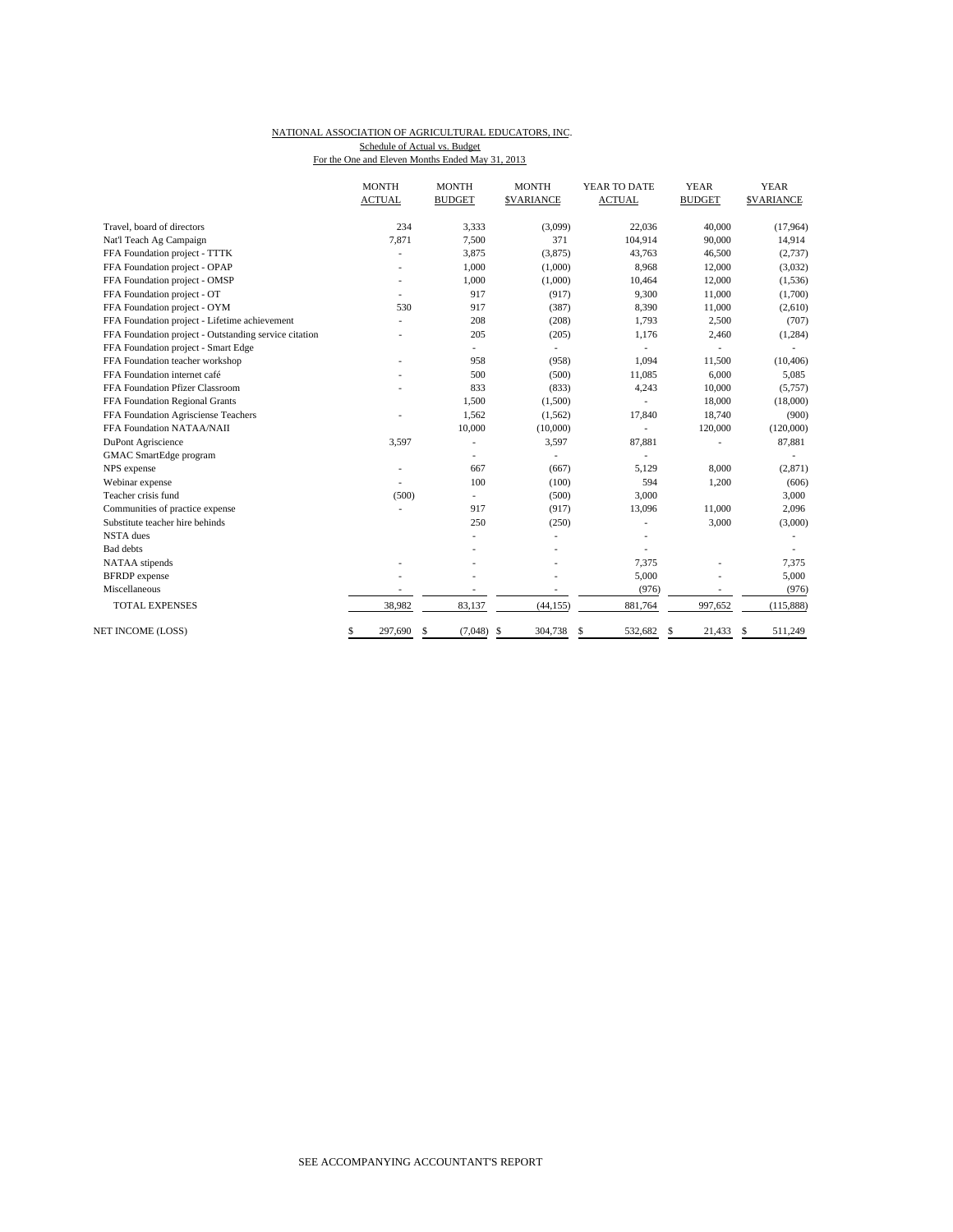#### NATIONAL ASSOCIATION OF AGRICULTURAL EDUCATORS, INC. Schedule of Convention Revenue and Expenses For the One and Eleven Months Ended May 31, 2013

|                                           |              | <b>MONTH</b>             |    | <b>MONTH</b>             |             | <b>MONTH</b>     |  | YEAR TO DATE             |   | <b>YEAR</b>              |      | <b>YEAR</b>      |
|-------------------------------------------|--------------|--------------------------|----|--------------------------|-------------|------------------|--|--------------------------|---|--------------------------|------|------------------|
|                                           |              | <b>ACTUAL</b>            |    | <b>BUDGET</b>            |             | <b>SVARIANCE</b> |  | <b>ACTUAL</b>            |   | <b>BUDGET</b>            |      | <b>SVARIANCE</b> |
| <b>REVENUE</b>                            |              |                          |    |                          |             |                  |  |                          |   |                          |      |                  |
| Convention, registration                  | $\mathbb{S}$ |                          | \$ | 7.083                    | $\mathbf S$ | $(7,083)$ \$     |  | 94,847 \$                |   | 85,000                   | - \$ | 9,847            |
| Convention, tickets/workshops             |              |                          |    |                          |             |                  |  |                          |   |                          |      |                  |
| Convention, trade show                    |              |                          |    |                          |             |                  |  | 600                      |   |                          |      | 600              |
| Convention - Ideas Unlimited              |              |                          |    |                          |             |                  |  |                          |   |                          |      |                  |
| <b>Convention - Teacher Mentor</b>        |              |                          |    |                          |             |                  |  |                          |   |                          |      |                  |
| Convention scholarship fund               |              |                          |    |                          |             |                  |  | 1,357                    |   |                          |      | 1,357            |
| Convention, sponsorships - FFA Foundation |              |                          |    | 4,167                    |             | (4,167)          |  | 41,856                   |   | 50,000                   |      | (8, 144)         |
| Convention, host state social             |              |                          |    | ä,                       |             | ÷,               |  | 2,220                    |   |                          |      | 2,220            |
| Convention, sponsorships                  |              | 1,150                    |    | 1,667                    |             | (517)            |  | 18,850                   |   | 20,000                   |      | (1, 150)         |
| <b>TOTAL REVENUE</b>                      |              | 1,150                    |    | 12,917                   |             | (11,767)         |  | 159,730                  |   | 155,000                  |      | 4,730            |
| <b>EXPENSES</b>                           |              |                          |    |                          |             |                  |  |                          |   |                          |      |                  |
| Convention, plaques and trophies          |              |                          |    | 167                      |             | (167)            |  | 1.101                    |   | 2,000                    |      | (899)            |
| Convention, printing                      |              |                          |    | $\overline{\phantom{a}}$ |             | $\overline{a}$   |  | 1,687                    |   |                          |      | 1,687            |
| Convention, miscellaneous                 |              |                          |    | 83                       |             | (83)             |  | 184                      |   | 1,000                    |      | (816)            |
| Convention, awards                        |              |                          |    |                          |             | L.               |  | 8,994                    |   | 9,000                    |      | (6)              |
| Convention, photography                   |              |                          |    |                          |             | ä,               |  |                          |   |                          |      |                  |
| Convention, meal functions                |              |                          |    | 417                      |             | (417)            |  | 11,714                   |   | 5,000                    |      | 6,714            |
| Convention, promotion and marketing       |              |                          |    | 208                      |             | (208)            |  | 834                      |   | 2,500                    |      | (1,666)          |
| Convention, postage and shipping          |              |                          |    | 125                      |             | (125)            |  |                          |   | 1,500                    |      | (1,500)          |
| Convention, equipment rental              |              |                          |    | 1,250                    |             | (1,250)          |  | 17,508                   |   | 15,000                   |      | 2,508            |
| Convention, workshops                     |              |                          |    |                          |             |                  |  |                          |   |                          |      |                  |
| Convention, host state social             |              |                          |    |                          |             |                  |  | 2,220                    |   |                          |      | 2,220            |
| Convention, speakers                      |              |                          |    |                          |             |                  |  |                          |   |                          |      |                  |
| Convention, trade show expense            |              |                          |    |                          |             |                  |  |                          |   |                          |      |                  |
| Convention, tour expenses                 |              |                          |    |                          |             |                  |  |                          |   |                          |      |                  |
| Convention, committee expense             |              |                          |    | 245                      |             | (245)            |  | 1.868                    |   | 2,940                    |      | (1,072)          |
| Convention, sponsorships - FFA Foundation |              |                          |    | 4,167                    |             | (4,167)          |  | 44,856                   |   | 50,000                   |      | (5, 144)         |
| Convention, travel/board of directors     |              |                          |    | 1,167                    |             | (1,167)          |  | 11,072                   |   | 14,000                   |      | (2,928)          |
| Convention, staff travel                  |              |                          |    | 625                      |             | (625)            |  | 11,924                   |   | 7,500                    |      | 4,424            |
| Convention, other travel                  |              |                          |    | $\overline{\phantom{a}}$ |             | ÷                |  | $\overline{\phantom{a}}$ |   | $\overline{\phantom{a}}$ |      | $\sim$           |
| <b>TOTAL EXPENSES</b>                     |              | $\overline{\phantom{a}}$ |    | 8,454                    |             | (8, 454)         |  | 113,962                  |   | 110,440                  |      | 3,522            |
| <b>NET INCOME (LOSS)</b>                  | \$           | 1,150                    | \$ | 4,463                    | \$          | $(3,313)$ \$     |  | 45,768                   | S | 44,560                   | S    | 1,208            |